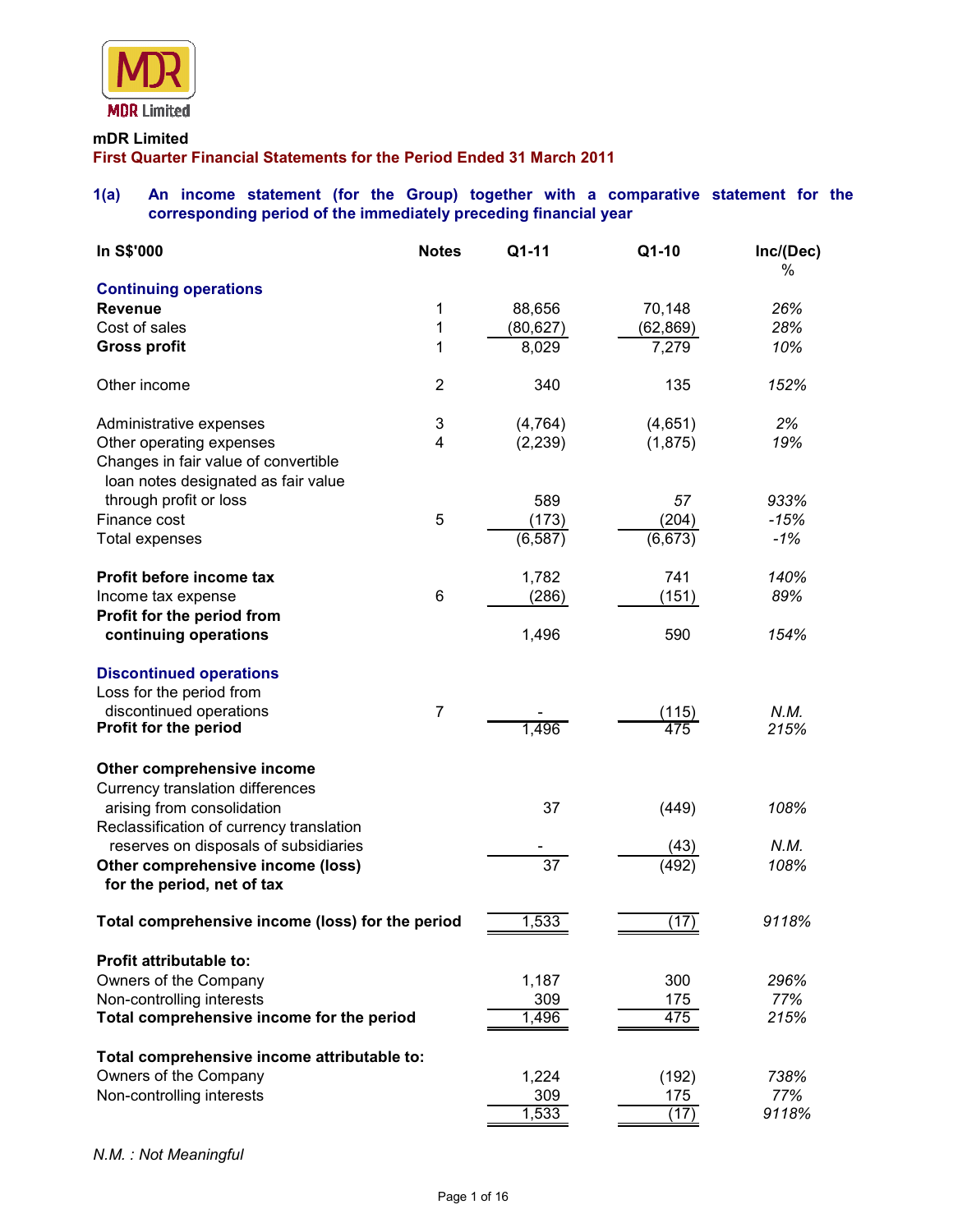#### **1(a)(i) Breakdown and explanatory notes to the income statement**

#### **Note 1** Revenue, Cost of Sales and Gross Profit

The Group operates in two business segments – After Market Services ("AMS") and Distribution Management Solutions ("DMS'). The breakdown of revenue and cost of goods sold and spare parts are as follows:

| In S\$'000                                | Q1-11     | Q1-10    |
|-------------------------------------------|-----------|----------|
| <b>Revenue</b>                            |           |          |
| AMS                                       | 3,936     | 4,772    |
| <b>DMS</b>                                | 84,720    | 65,376   |
|                                           | 88,656    | 70,148   |
| <b>Cost of Goods Sold and Spare Parts</b> |           |          |
| <b>AMS</b>                                | (2,788)   | (2,909)  |
| <b>DMS</b>                                | (77, 839) | (59,960) |
|                                           | (80,627)  | (62,869) |
| <b>Gross Profit</b>                       |           |          |
| <b>AMS</b>                                | 1,148     | 1,863    |
| <b>DMS</b>                                | 6,881     | 5,416    |
|                                           | 8,029     | 7,279    |
| GP%                                       |           |          |
| <b>AMS</b>                                | 29%       | 39%      |
| <b>DMS</b>                                | 8%        | 8%       |
|                                           | 9%        | 10%      |

Total gross profits for 1Q-2011 improved over the previous year's comparative period due to higher sales volume from DMS.

#### **Note 2** Other income consist of the following:

| Q1-11          | Q1-10 |
|----------------|-------|
| $\overline{2}$ | 2     |
| 270            | 133   |
| 65             |       |
| 3              |       |
| 340            | 135   |
|                |       |
|                |       |
| Q1-11          | Q1-10 |
|                |       |
|                | 1,657 |
| 2,291          | 1,898 |
| 3,619          | 3,555 |
|                | 1,328 |

Included in staff cost is share option expense of \$12,000 (1Q-10: \$Nil).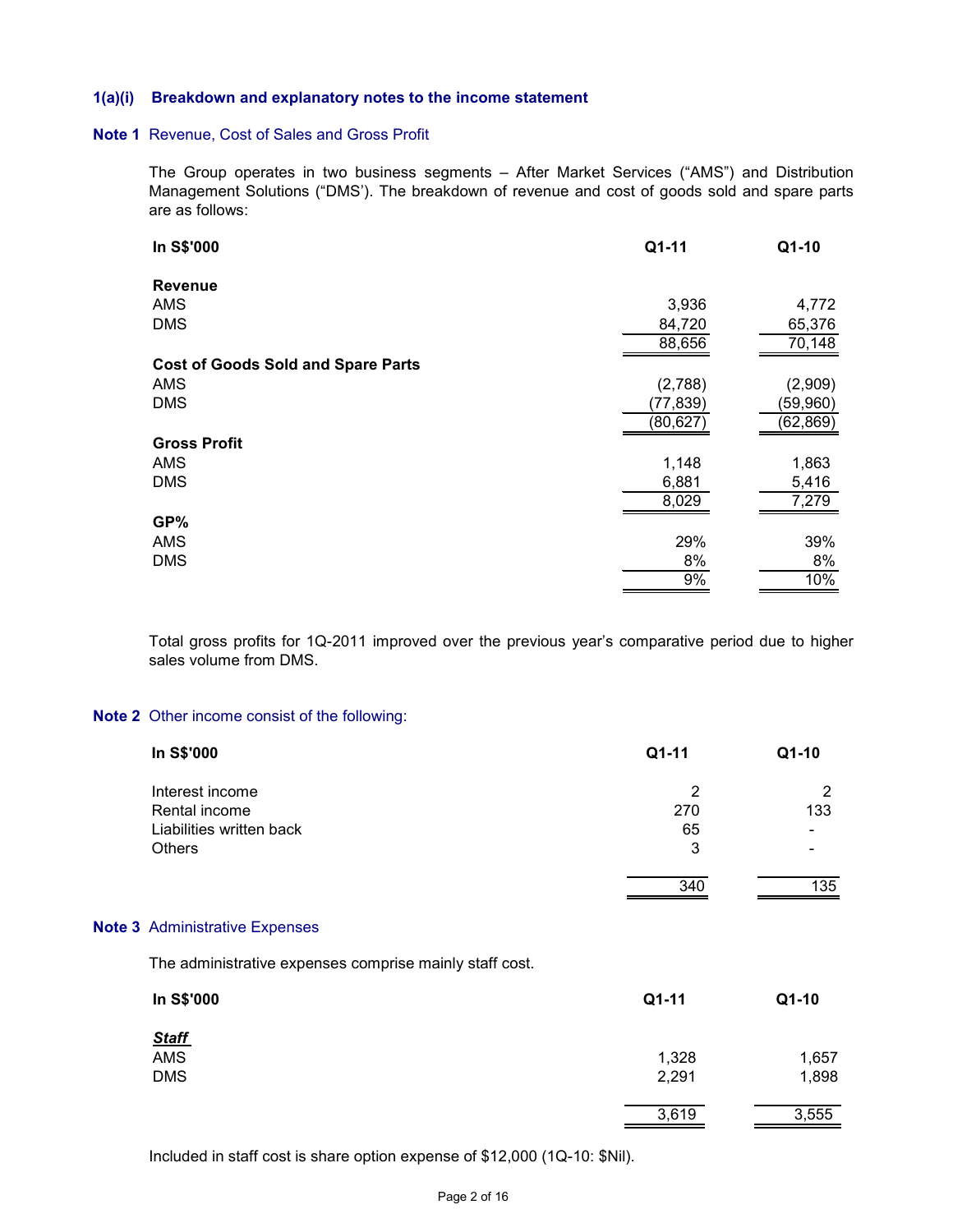# **Note 4** Other operating expenses consist of the following:

| In S\$'000                                                 | $Q1-11$ | $Q1-10$ |
|------------------------------------------------------------|---------|---------|
| Rental expenses                                            | 1,859   | 1.501   |
| Depreciation expenses                                      | 232     | 197     |
| (Reversal) Allowance of impairment for plant and equipment | (34)    | 62      |
| Plant and equipment written off                            |         |         |
| Loss on disposal of plant and equipment                    | 4       | 57      |
| Reversal of allowance for doubtful trade receivables       | (71)    |         |
| Allowance for inventories                                  | 169     | 320     |
| Inventories written off                                    | 38      |         |
| Foreign currency exchange losses (gains)                   | 41      | (262)   |
|                                                            | 2.239   | 1.875   |

# **Note 5** Finance cost

Finance cost comprises mainly interest expense arising from loans drawn down for operating and investing activities.

#### **Note 6** Income tax expense

 The tax expense provision is calculated for profitable subsidiaries before group relief is taken into consideration.

# **Note 7** Income statement disclosures for discontinued operations

| In S\$'000                                    | Q1-11 | Q1-10 |
|-----------------------------------------------|-------|-------|
| <b>Revenue</b>                                |       | 68    |
| Cost of sales                                 |       | (26)  |
| <b>Gross profit</b>                           |       | 42    |
| Other operating income                        |       | 61    |
| Administrative expenses                       |       | (176) |
| Other operating expenses                      |       | (88)  |
| Finance cost                                  |       | (1)   |
| Loss before income tax                        |       | (162) |
| Income tax credit                             |       |       |
| Loss for the period                           |       | (160) |
| Gain from disposal of discontinued operations |       | 45    |
| Loss from discontinued operations             |       | (115) |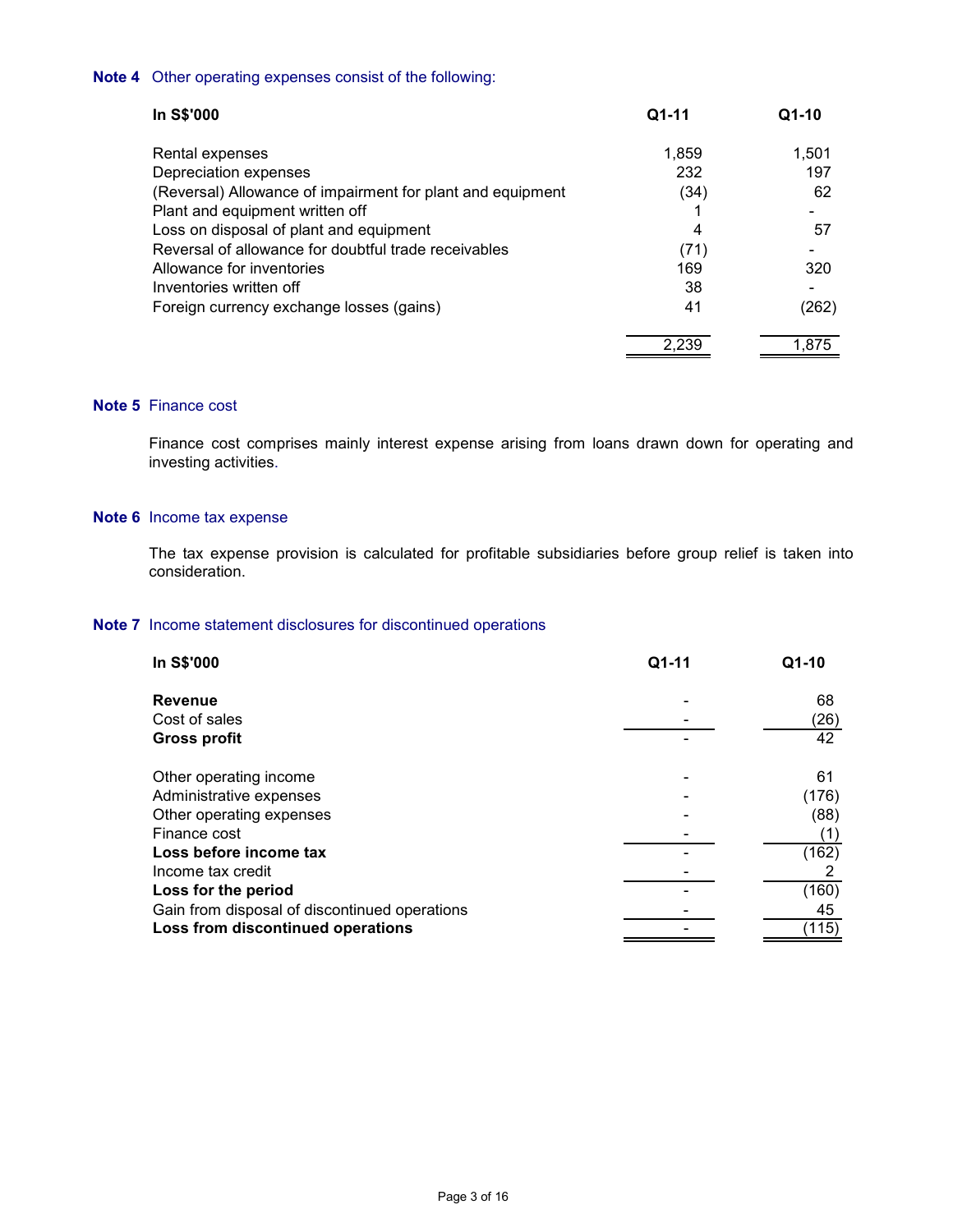# 2010

The Group deregistered ACCS PRC Limited, a wholly-owned dormant subsidiary held through Accord Customer Care Solution (Asia) Limited in 1Q 2010.

The Group commenced liquidation of its wholly-owned subsidiary mDR (New Zealand) Ltd in May 2010.

The Group disposed its wholly-owned subsidiaries Accord Customer Care Solution (Asia) Limited, Accord Customer Care Solutions (Suzhou) Co Ltd and Accord CCS (Thailand) Co. Ltd, and majorityowned subsidiary Pacific Cellular (Thailand) Limited to unrelated parties at S\$1 each in September 2010.

The Group disposed its wholly owned subsidiaries mDR Services (India) Private Limited and Accord Customer Care Solutions (India) Private Limited to unrelated parties at Indian Rp1 each in November 2010.

The Group deregistered its wholly-owned subsidiary PT Accord Express Customer Care Solutions and majority-owned subsidiary PT Accord Customer Care Solutions in December 2010.

The comparative statement of comprehensive income has been re-presented to show the discontinued operations separately from continuing operations.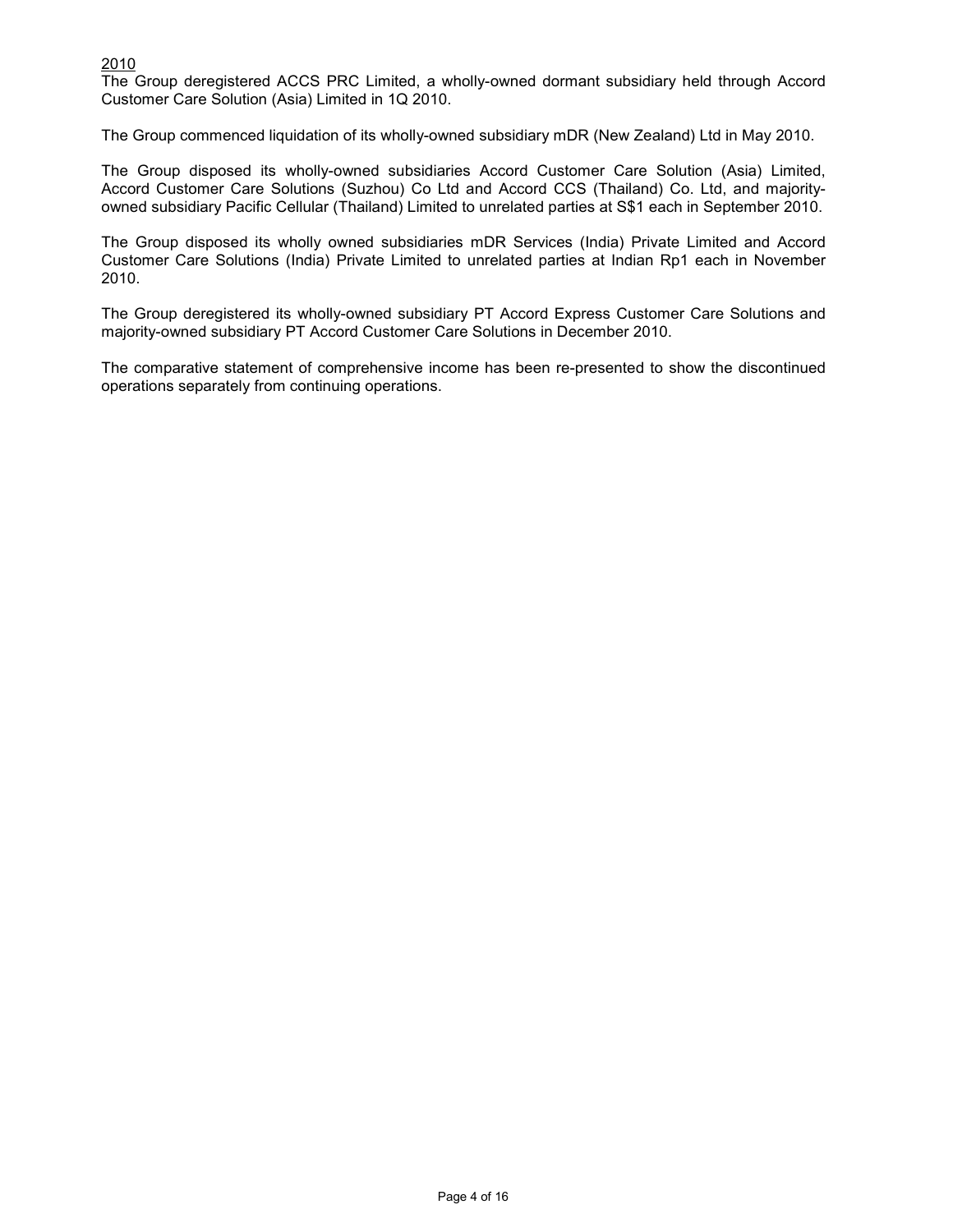## **1(b)(i) Statement of financial position (for the issuer and Group), together with a comparative statement as at the end of the immediately preceding financial year**

|                                                            |                | Group     |           |           | Company   |
|------------------------------------------------------------|----------------|-----------|-----------|-----------|-----------|
| In S\$'000<br><b>ASSETS</b><br><b>Current assets</b>       | <b>Notes</b>   | 31-Mar-11 | 31-Dec-10 | 31-Mar-11 | 31-Dec-10 |
| Cash and bank balances                                     |                | 9,446     | 12,025    | 2,709     | 2,975     |
| Cash pledged                                               |                | 2,224     | 2,224     |           |           |
| Trade receivables                                          | 1              | 23,506    | 23,260    | 3,268     | 820       |
| Other receivables and prepayments                          | $\overline{c}$ | 4,301     | 3,768     | 3,915     | 12,243    |
| Inventories                                                | 3              | 14,503    | 13,124    | 537       | 375       |
| <b>Total current assets</b>                                |                |           |           |           |           |
|                                                            |                | 53,980    | 54,401    | 10,429    | 16,413    |
| <b>Non-current assets</b>                                  |                |           |           |           |           |
| Investment in subsidiaries                                 |                |           |           | 9,936     | 9,936     |
| Plant and equipment                                        |                | 2,038     | 2,101     | 80        | 68        |
| Other goodwill                                             |                | 2,350     | 2,350     |           |           |
| <b>Total non-current assets</b>                            |                | 4,388     | 4,451     | 10,016    | 10,004    |
| <b>Total assets</b>                                        |                | 58,368    | 58,852    | 20,445    | 26,417    |
| <b>Current liabilities</b>                                 |                |           |           |           |           |
| <b>Bank overdrafts</b>                                     |                | 8,294     | 8,678     | 1,791     | 2,037     |
| Convertible notes / bonds                                  | 4              |           | 5,350     |           | 5,350     |
| Fair value adjustment on                                   |                |           |           |           |           |
| convertibles                                               | 4              |           | 589       |           | 589       |
| Trade payables                                             | 5              | 15,279    | 12,976    | 1,895     | 537       |
| Other payables                                             | 6              | 12,626    | 10,948    | 3,834     | 5,092     |
| Income tax payable                                         |                | 1,915     | 1,652     |           |           |
| <b>Total current liabilities</b>                           |                | 38,114    | 40,193    | 7,520     | 13,605    |
|                                                            |                |           |           |           |           |
| <b>Non-current liabilities</b><br>Deferred tax liabilities |                | 274       | 274       |           |           |
|                                                            |                |           |           |           |           |
| <b>Total non-current liabilities</b>                       |                | 274       | 274       |           |           |
| <b>Equity</b>                                              |                |           |           |           |           |
| Share capital                                              |                | 109,506   | 109,456   | 109,506   | 109,456   |
| Capital redemption reserve                                 |                | 22        | 22        | 22        | 22        |
| Share options reserve                                      |                | 1,540     | 1,528     | 1,540     | 1,528     |
| Foreign currency translation reserve                       |                | 174       | 137       |           |           |
| <b>Accumulated losses</b>                                  |                | (95, 247) | (96, 434) | (98, 143) | (98, 194) |
| Equity attributable to owners of                           |                |           |           |           |           |
| the Company                                                |                | 15,995    | 14,709    | 12,925    | 12,812    |
| Non-controlling interests                                  |                | 3,985     | 3,676     |           |           |
| <b>Total equity and liabilities</b>                        |                | 58,368    | 58,852    | 20,445    | 26,417    |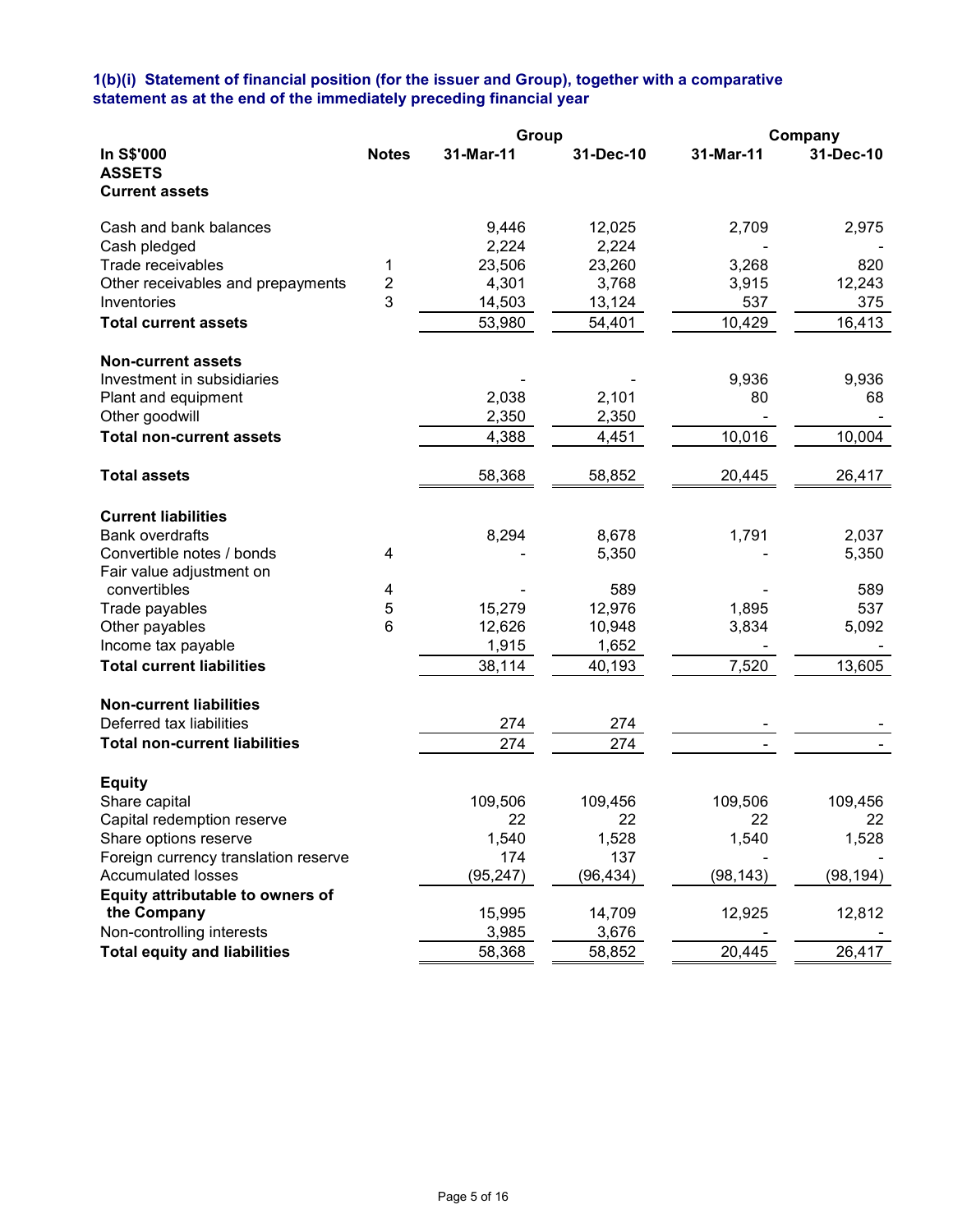# **Notes**

#### **1 Trade receivables**

 The Group's trade receivables turnover as at 31 March 2011 is 24 days (31 December 2010: 29 days).

## **2 Other receivables and prepayments**

The Group's other receivables and prepayments mainly consist of the following:

| S\$'000           | 31-Mar-11 | 31-Dec-10 |
|-------------------|-----------|-----------|
| Rental deposits   | 1.638     | 1.595     |
| Other receivables | 2.490     | 1.987     |
| Prepayments       | 81        | 123       |

 Other receivables of \$2.5 million as at 31 March 2011 mainly comprised credit notes of \$0.8 million to be received from principals in relation to sell through, advertising and promotion support, and advanced payment of \$1.0 million for goods purchased.

#### **3 Inventories**

 The Group's inventory turnover is 15 days for the quarter ended 31 March 2011 (31 December 2010: 15 days).

Group inventories as at 31 March 2011 is \$14.5 million (31 December 2010: \$13.1 million).

### **4 Convertible notes**

 On 30 January 2008, the Company received approval from shareholders for the issue of 1.5% equity linked redeemable non-recallable structured convertible notes that are due in 2011 amounting to \$32,000,000.

 On 17 February 2011, the convertible notes expired. The Company has issued a total of \$12,000,000 (31 December 2010: \$12,000,000) of the convertible notes which had been fully converted into equity shares of the Company (31 December 2010: \$11,950,000).

### **Convertible bonds**

 On 25 February 2008, the Group entered into a three-year debt restructuring agreement with three lenders for a conversion debt of \$12,000,000. Under the agreement, the conversion debt of \$12,000,000 shall be repaid and discharged by way of conversion into 3.75% Class A convertible bonds due in 2010.

On 31 March 2011, the Company fully repaid the outstanding convertible bonds.

 In conjunction with the above events, the carrying amounts of the fair value adjustment of these convertible notes /bonds were derecognised and credited to the statement of comprehensive income for the period.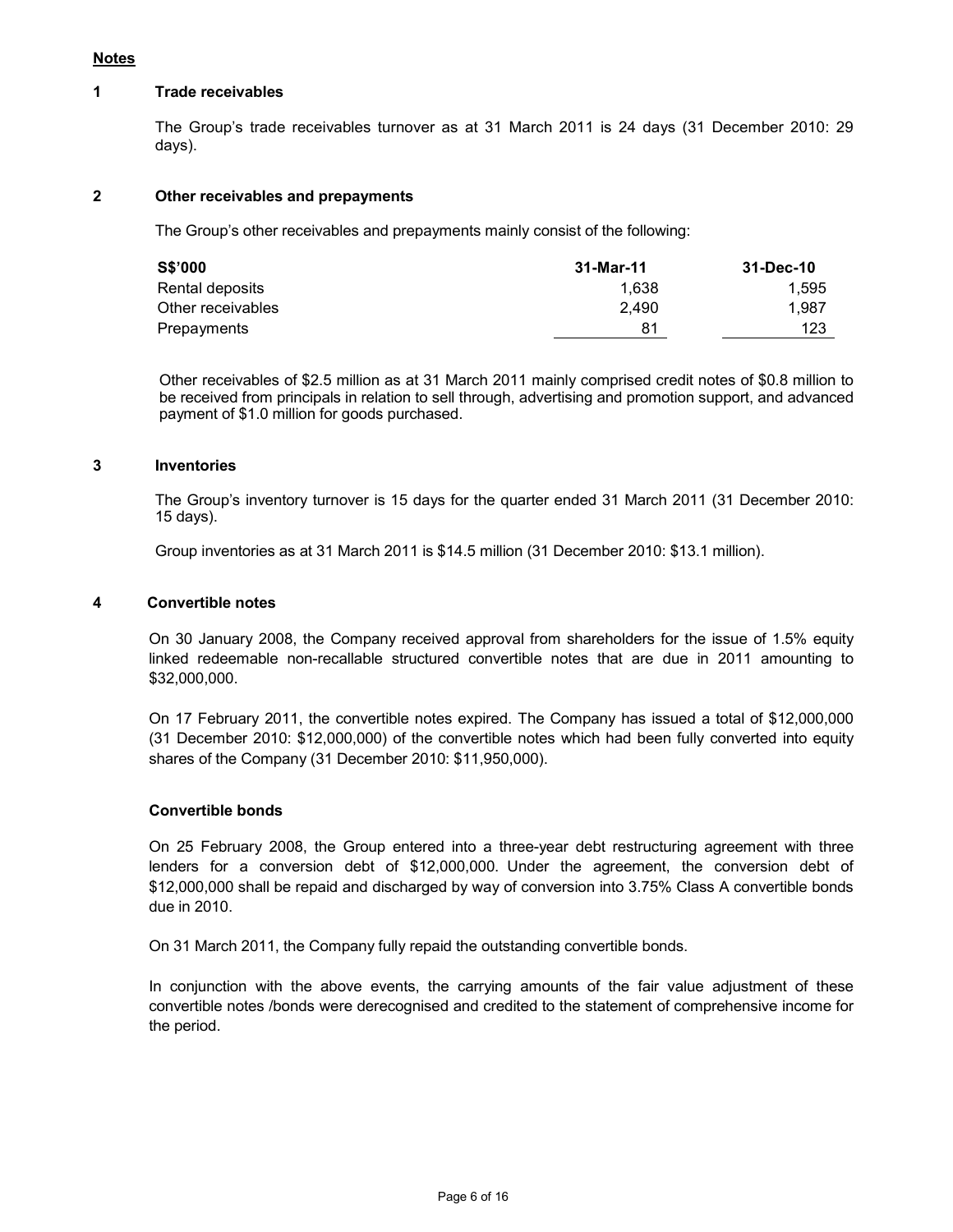### **5 Trade payables**

 The Group's trade payables turnover is 16 days as at 31 March 2011 (31 December 2010: 18 days). An increase in trade payables is mainly due to more purchases toward period end.

# **6 Other payables**

The Group's other payables consist of the following:

| <b>S\$'000</b>                                                | 31-Mar-11 | 31-Dec-10 |
|---------------------------------------------------------------|-----------|-----------|
| Advertising, promotion and sell through funds from principals | 4.219     | 2,772     |
| Other payables to third parties                               | 1.205     | 1.313     |
| Accrued staff costs                                           | 1.260     | 1,472     |
| Rebates owing to franchisees                                  | 1,703     | 1.961     |
| Accrued purchases                                             | 548       | 520       |
| Other accrued operating expenses                              | 857       | 501       |

The Group's other payables have increased since December 2010 due to higher handset marketing, advertising and promotional support received from manufacturers.

# **1(b)(ii) Aggregate amount of Group's borrowings and debt securities**

# **Amount repayable in one year or less, or on demand**

| As at 31-Mar-11  |                       | As at 31-Dec-10          |                      |
|------------------|-----------------------|--------------------------|----------------------|
| Secured (\$'000) | Unsecured<br>(\$'000) | Secured (\$'000)         | Unsecured<br>(S'000) |
| -                | 8.294                 | $\overline{\phantom{0}}$ | 14.028               |

Note:

The unsecured borrowings of \$8.3 million comprises of bank overdrafts.

# **Amount repayable after one year**

| As at 31-Mar-11  |                      | As at 31-Dec-10          |                      |
|------------------|----------------------|--------------------------|----------------------|
| Secured (\$'000) | Unsecured<br>(S'000) | Secured (\$'000)         | Unsecured<br>(S'000) |
| -                | -                    | $\overline{\phantom{0}}$ | -                    |

### **Details of collateral**

Not applicable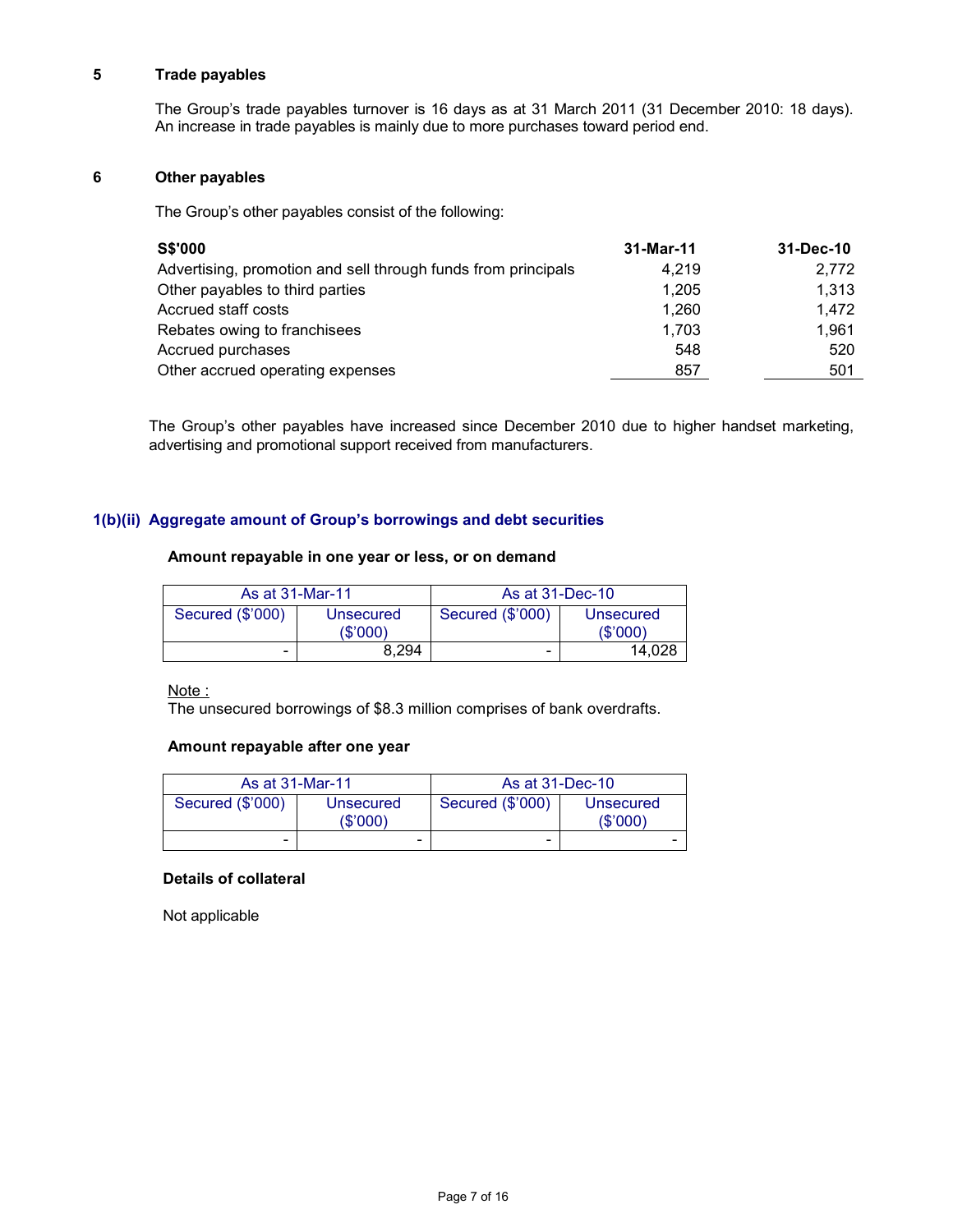### **1(c) A statement of cash flows (for the Group), together with a comparative statement for the corresponding period of the immediately preceding financial year**

| In S\$'000                                                                      | Q1-11      | Q1-10        |
|---------------------------------------------------------------------------------|------------|--------------|
| <b>Operating activities</b>                                                     |            |              |
| Profit before income tax from continuing operations                             | 1,782      | 741          |
| Profit before income tax from discontinued operations                           |            | (117)        |
|                                                                                 | 1,782      | 624          |
| Adjustments for:                                                                |            |              |
| Depreciation expense                                                            | 232        | 218          |
| Interest expense                                                                | 173        | 205          |
| Interest income                                                                 | (2)        | (3)          |
| Loss on disposal of plant and equipment                                         | 4          | 64           |
| Plant and equipment written off                                                 | 1          |              |
| (Reversal) Allowance for impairment of plant and equipment                      | (34)       | 62           |
| Allowance for inventories                                                       | 169        | 320          |
| Inventories written off<br>Reversal of allowance for doubtful trade receivables | 38<br>(71) |              |
| Share-based payments                                                            | 12         |              |
| Gain arising from de-consolidation of disposed subsidiary                       |            | (45)         |
| Changes in fair value of convertible notes/bonds designated                     |            |              |
| as fair value through profit or loss                                            | (589)      | (57)         |
| Liabilities written back                                                        | (65)       | (57)         |
| Net foreign exchange losses (gains)                                             | 37         | (509)        |
| Operating cash flows before movements in working                                |            |              |
| capital                                                                         | 1,687      | 822          |
| Trade receivables                                                               | (175)      | 3,643        |
| Other receivables and prepayments                                               | (503)      | 85           |
| Inventories                                                                     | (1,586)    | (1, 287)     |
| Trade payables                                                                  | 2,368      | (3,218)      |
| Other payables                                                                  | 1,678      | 397          |
| <b>Cash generated from operations</b>                                           | 3,469      | 442          |
| Interest received                                                               | 2          | 3            |
| Income tax paid                                                                 | (53)       | (256)        |
| Net cash from operating activities                                              | 3,418      | 189          |
|                                                                                 |            |              |
| <b>Investing activities</b>                                                     |            |              |
| Proceeds from disposal of plant and equipment                                   | 1          | 56           |
| Purchase of plant and equipment                                                 | (141)      | (40)         |
| Net cash (used in) from investing activities                                    | (140)      | 16           |
|                                                                                 |            |              |
| <b>Financing activities</b><br>Interest paid                                    |            |              |
| Proceeds from issuance of convertible notes                                     | (173)      | (205)<br>500 |
| Cash pledged                                                                    |            | (9)          |
| Repayment of convertible bonds                                                  | (5,300)    | (510)        |
| Net cash used in financing activities                                           | (5, 473)   | (224)        |
|                                                                                 |            |              |
| Net decrease in cash and cash equivalents                                       | (2, 195)   | (19)         |
| Cash and cash equivalents at beginning of period                                | 3,347      | 330          |
| Cash and cash equivalents at end of period                                      | 1,152      | 311          |
|                                                                                 |            |              |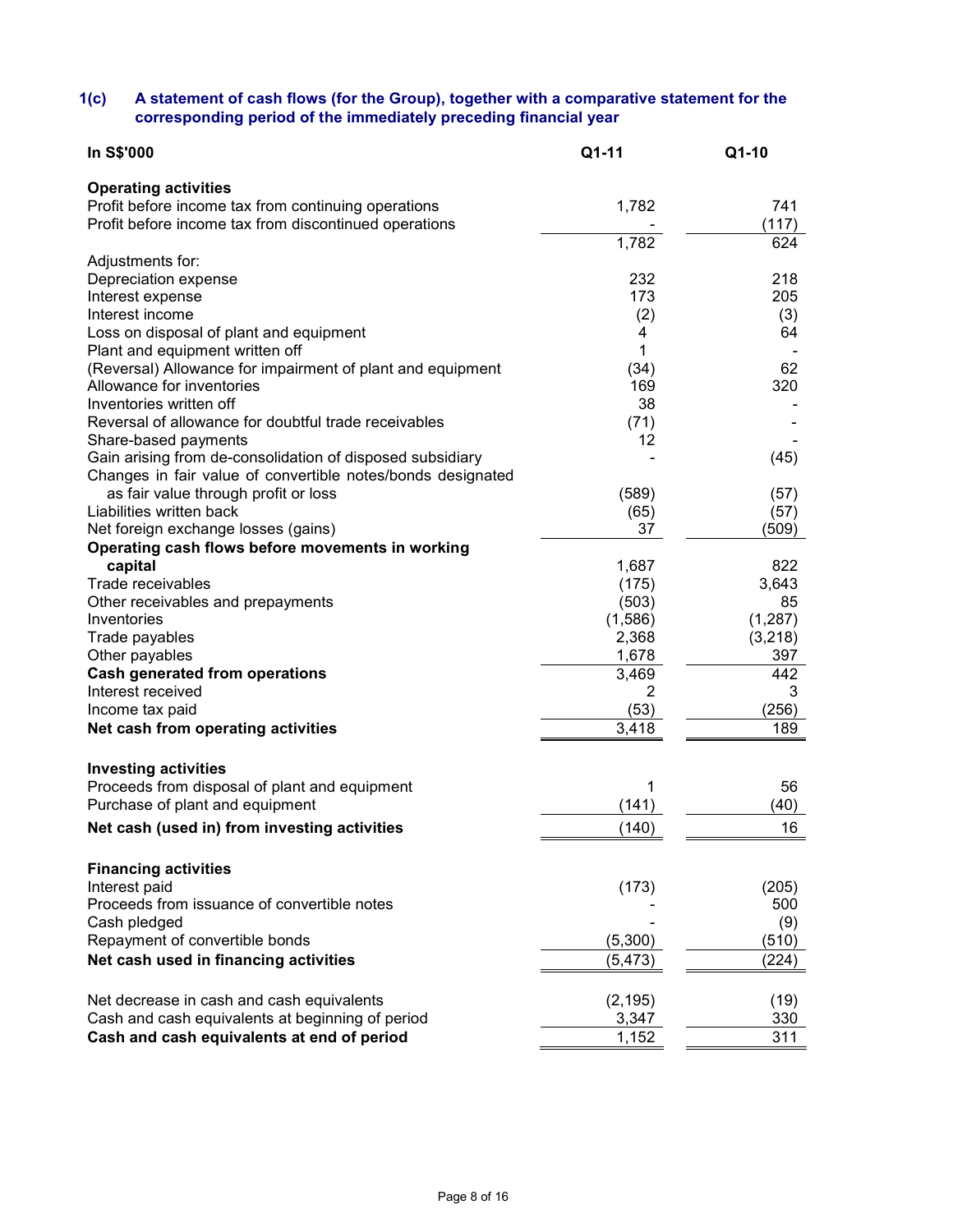# **Notes**

# **A. Disposal of a subsidiary**

During 1Q 2010, the Group deregistered ACCS PRC Limited, a wholly-owned dormant subsidiary held through Accord Customer Care Solution (Asia) Limited. The carrying value of assets disposed and liabilities discharged were as follows:

| In S\$'000                           | Q1-11 | Q1-10 |
|--------------------------------------|-------|-------|
| Assets                               |       |       |
| Liabilities                          |       | (2)   |
| Foreign currency translation reserve |       | (43)  |
| <b>Net liabilities</b>               |       | (45)  |
| Gain on disposal                     |       | 45    |
| <b>Total consideration</b>           |       |       |

# **B. Cash and cash equivalent at end of period comprise of:**

| In S\$'000                                                                | $Q1-11$                      | $Q1-10$                    |
|---------------------------------------------------------------------------|------------------------------|----------------------------|
| Cash                                                                      | 11.670                       | 10,458                     |
| <b>Bank overdrafts</b><br>Less: Cash pledged<br>Cash and cash equivalents | (8, 294)<br>(2,224)<br>1,152 | (8, 423)<br>(1,724)<br>311 |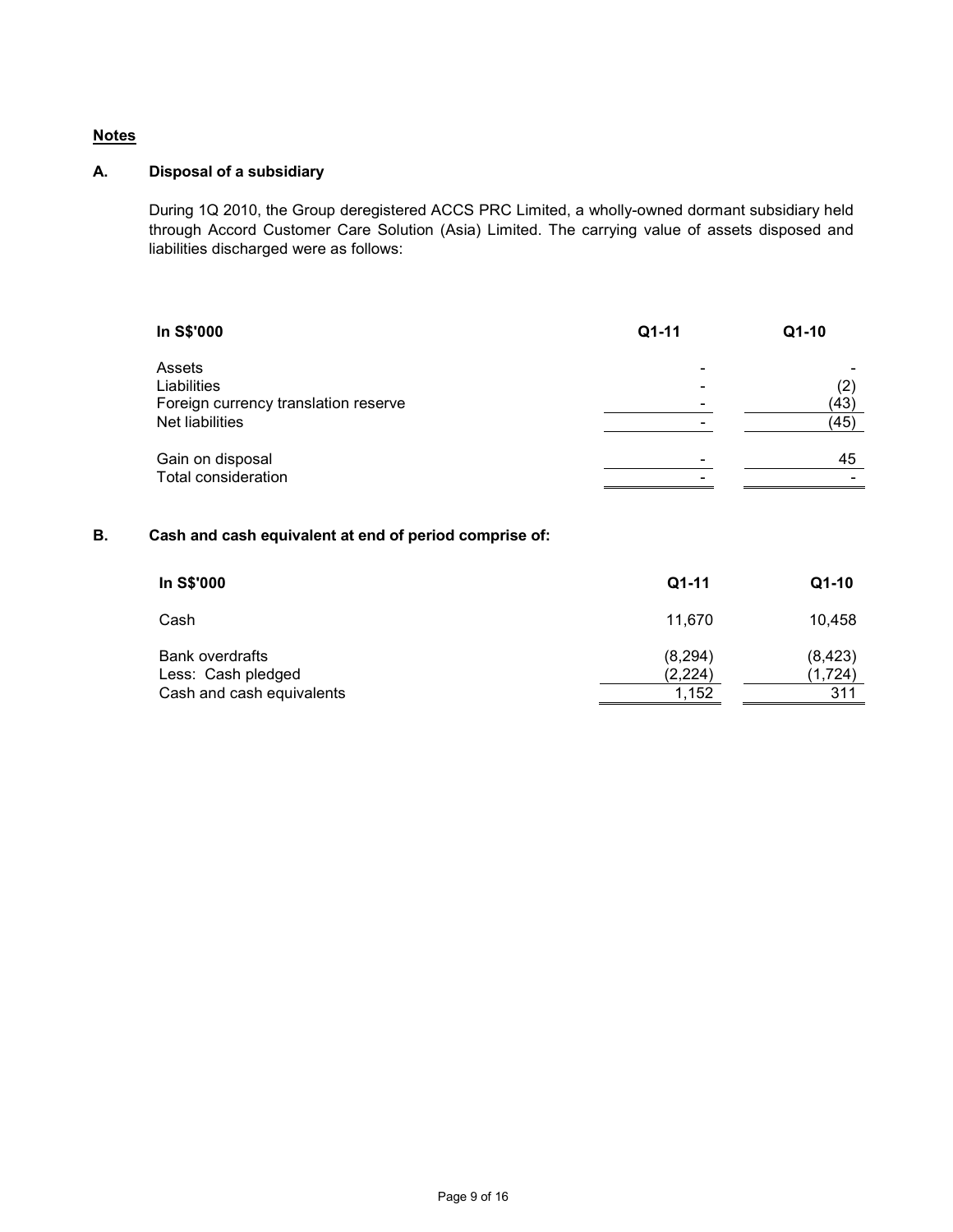**1(d)(i) A statement (for the issuer and Group) showing either (i) all changes in equity or (ii) changes in equity other than those arising from capitalisation issues and distributions to shareholders, together with a comparative statement for the corresponding period of the immediately preceding financial year** 

|                                                      |              | <b>Capital</b>  | <b>Share</b> | <b>Currency</b> |                    | <b>Attributable</b> |                           |        |
|------------------------------------------------------|--------------|-----------------|--------------|-----------------|--------------------|---------------------|---------------------------|--------|
|                                                      | <b>Share</b> | redemption      | options      | translation     | <b>Accumulated</b> |                     | to equity Non-controlling |        |
| In S\$'000                                           | capital      | reserve         | reserve      | reserve         | <b>losses</b>      | holders             | interests                 | Total  |
| Group                                                |              |                 |              |                 |                    |                     |                           |        |
| Balance as at 1 January 2011                         | 109,456      | 22              | 1,528        | 137             | (96, 434)          | 14,709              | 3,676                     | 18,385 |
| Total comprehensive income for the period            |              |                 |              | 37              | 1,187              | 1,224               | 309                       | 1,533  |
| Issue of shares upon conversion of convertible notes | 50           |                 |              |                 |                    | 50                  |                           | 50     |
| Recognition of share-based payments                  |              |                 | 12           |                 |                    | 12                  |                           | 12     |
| Balance as at 31 March 2011                          | 109,506      | 22              | 1,540        | 174             | (95, 247)          | 15,995              | 3,985                     | 19,980 |
| Balance as at 1 January 2010                         | 104,466      | 22              | 1,836        | 2,974           | (101, 719)         | 7,579               | 2,536                     | 10,115 |
| Total comprehensive income for the period            |              |                 |              | (492)           | 300                | (192)               | 175                       | (17)   |
| Issue of shares upon conversion of convertible notes | 1,000        |                 |              |                 |                    | 1,000               |                           | 1,000  |
| Balance as at 31 March 2010                          | 105,466      | $\overline{22}$ | 1,836        | 2,482           | (101, 419)         | 8,387               | 2,711                     | 11,098 |
|                                                      |              |                 |              |                 |                    |                     |                           |        |
| Company                                              |              |                 |              |                 |                    |                     |                           |        |
| Balance as at 1 January 2011                         | 109,456      | 22              | 1,528        |                 | (98, 194)          | 12,812              |                           | 12,812 |
| Total comprehensive income for the period            |              |                 |              |                 | 51                 | 51                  |                           | 51     |
| Issue of shares upon conversion of convertible notes | 50           |                 |              |                 |                    | 50                  |                           | 50     |
| Recognition of share-based payments                  |              |                 | 12           |                 |                    | 12                  |                           | 12     |
| Balance as at 31 March 2011                          | 109,506      | $\overline{22}$ | ,540         |                 | (98, 143)          | 12,925              |                           | 12,925 |
| Balance as at 1 January 2010                         | 104,466      | 22              | 1,836        |                 | (103, 378)         | 2,946               |                           | 2,946  |
| Total comprehensive expense for the period           |              |                 |              |                 | (135)              | (135)               |                           | (135)  |
| Issue of shares upon conversion of convertible notes | 1,000        |                 |              |                 |                    | 1,000               |                           | 1,000  |
| Balance as at 31 March 2010                          | 105,466      | $\overline{22}$ | 1,836        |                 | (103, 513)         | 3,811               |                           | 3,811  |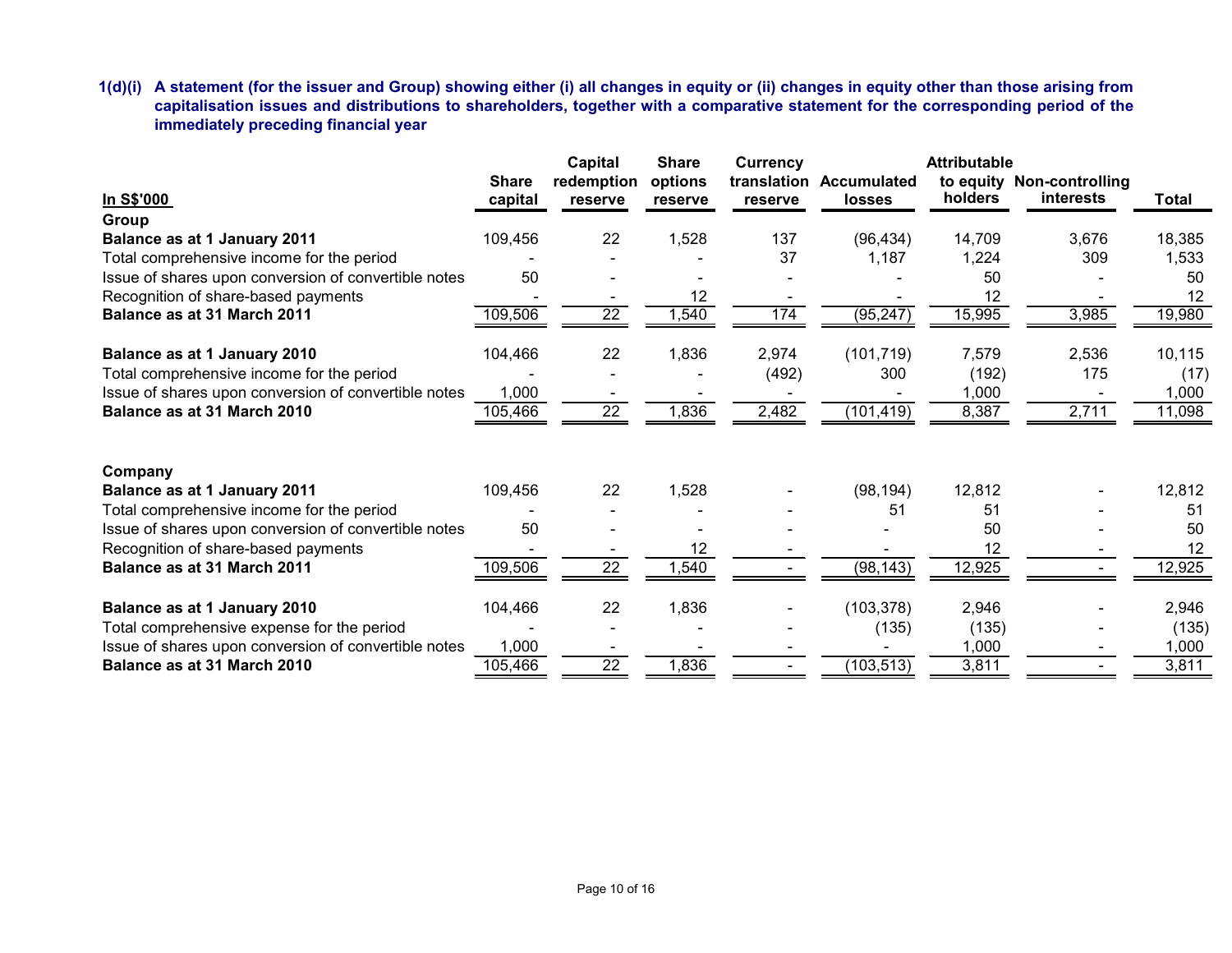**1(d)(ii) Details of any changes in the Company's share capital arising from rights issue, bonus issue, share buy-backs, exercise of share options or warrants, conversion of other issues of equity securities, issue of shares for cash or as consideration for acquisition or for any other purpose since the end of the previous period reported on. State also the number of shares that may be issued on conversion of all the outstanding convertibles as at the end of the current financial period reported on and as at the end of the corresponding period of the immediately preceding financial year** 

#### **Issued Share Capital**

The Company issued an additional 11,111,111 new ordinary shares in February 2011 (1Q10: 222,222,222) at \$0.0045 (1Q-10: \$0.0045) per share through conversion of convertible notes.

As a result, the Company's issued and paid-up capital increased to \$109,506,704 divided into 3,748,616,632 shares as at 31 March 2011.

#### **Share options**

The Company has a share option scheme known as mDR Limited Share Option Scheme 2003 which was approved by members of the Company at the Extraordinary General Meeting held on 13 January 2003.

At 31 March 2011, there were 82,516,274 (31 March 2010: 30,948,128) outstanding share options which would entitle the holders to subscribe for a total of 82,516,274 (31 March 2010: 30,948,128) ordinary shares of S\$1 per share.

The 82,516,274 share options outstanding at 31 March 2011 are approximately 2.2% of the share capital consisting of 3,748,616,632 issued shares at 31 March 2011.

### **1(d)(iii) To show the total number of issued shares excluding treasury shares as at the end of the current financial period and as at the end of the immediately preceding year.**

|                    | Number of ordinary shares |               |  |
|--------------------|---------------------------|---------------|--|
|                    | 31-Mar-11                 | 31-Dec-10     |  |
| Issued and paid up | 3.748.616.632             | 3,737,505,521 |  |

#### **1(d)(iv) A statement showing all sales, transfers, disposal, cancellation and/or use of treasury shares as at the end of the current financial period reported on.**

Not applicable

**2. Whether the figures have been audited, or reviewed and in accordance with which standard** 

The figures have not been audited or reviewed by the auditors of the Company.

### **3. Where the figures have been audited or reviewed, the auditors' report (including any qualifications or emphasis of matter)**

Not applicable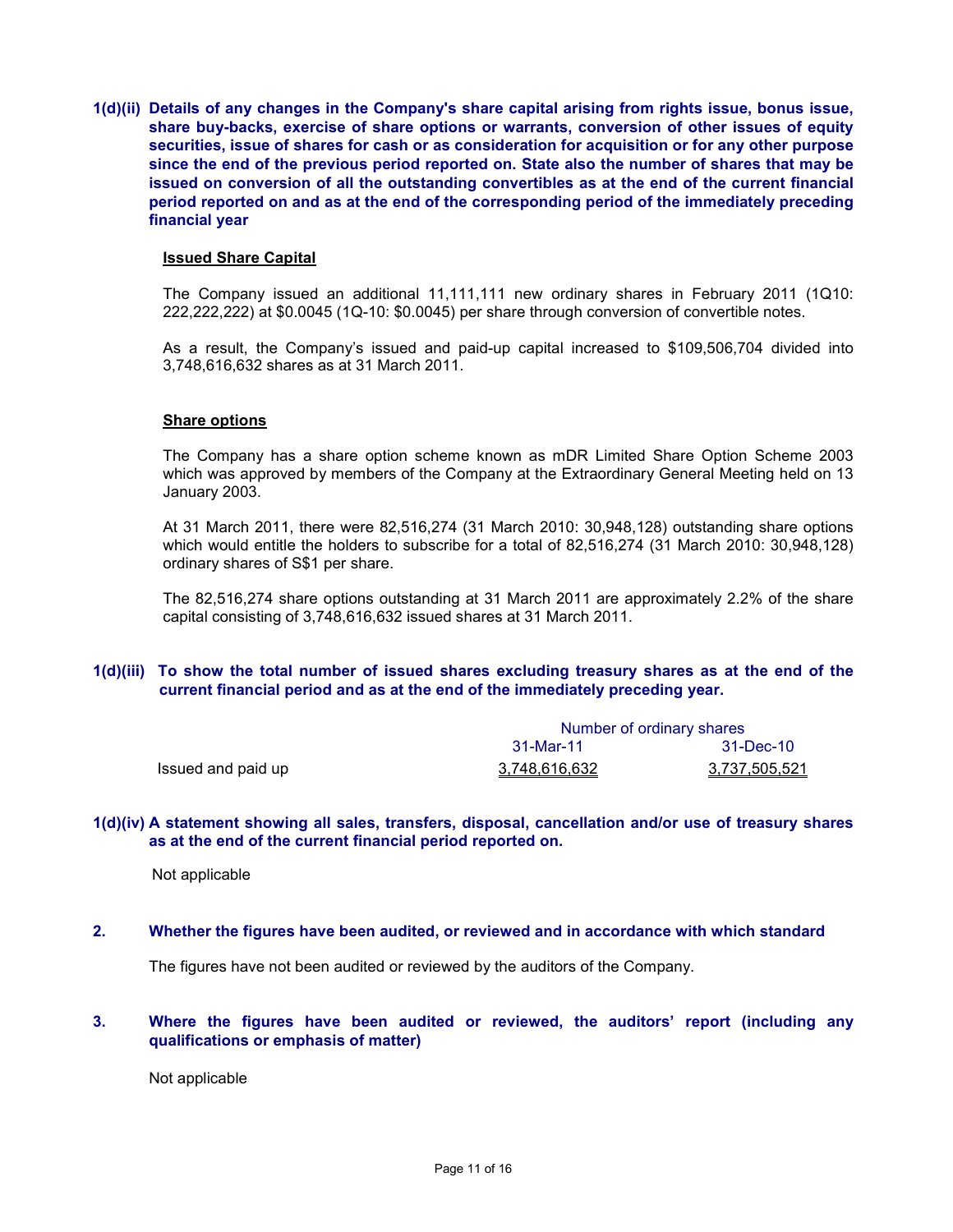### **4. Whether the same accounting policies and methods of computation as in the issuer's most recently audited annual financial statements have been applied**

The Group has applied the same accounting policies and methods of computation in the financial statements for the current financial period as compared with those used in the audited financial statements for the financial year ended 31 December 2010.

# **5. If there are any changes in the accounting policies and methods of computation, including any required by an accounting standard, what has changed, as well as the reasons for, and the effect of, the change**

The Group has adopted all the new and revised Singapore Financial Reporting Standards ("FRS") for accounting periods beginning 1 January 2011, where applicable.

The adoption of new / revised FRS and INT FRS does not result in changes to the Group's and the Company's accounting policies and has no material effect on the amounts reported for the current or prior period.

## **6. Earnings per ordinary share of the Group for the current period reported on and the corresponding period of the immediately preceding financial year, after deducting any provision for preference dividends**

| <b>Earnings per ordinary share</b><br>(based on consolidated net profit/(loss)<br>attributable to equity holders of the Company) | Q1-11<br><b>Cents</b> | Q1-10<br><b>Cents</b> |
|----------------------------------------------------------------------------------------------------------------------------------|-----------------------|-----------------------|
| From continuing and discontinued<br>operations:                                                                                  |                       |                       |
| - Basic                                                                                                                          | 0.03                  | 0.01                  |
| - Fully diluted                                                                                                                  | 0.03                  | 0.01                  |
| From continuing operations:<br>- Basic<br>- Fully diluted                                                                        | 0.03<br>0.03          | 0.01<br>0.01          |
| From discontinuing operations:<br>- Basic<br>- Fully diluted                                                                     | 0.00<br>0.00          | 0.00<br>0.00          |

Basic earnings per ordinary share is computed based on the weighted average number of shares in issue during the period of 3,747,398,976 (1Q-10: 2,822,741,446).

Fully diluted earnings per ordinary share is computed based on the weighted average number of shares during the period adjusted for the effect of all potential dilutive ordinary shares of 3,747,398,976 (1Q-10: 4,366,811,990).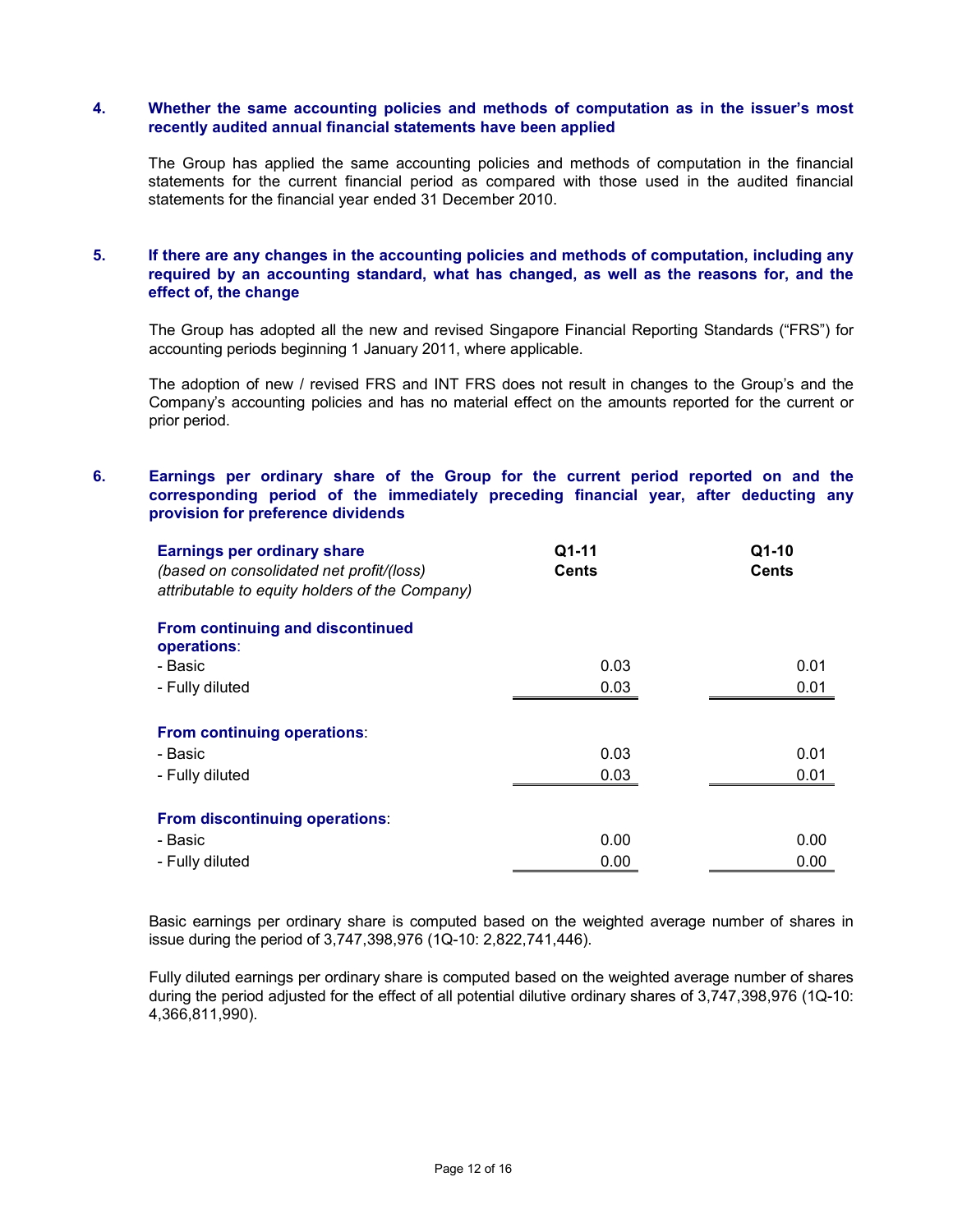# **7. Net asset value (for the issuer and Group) per ordinary share based on issued share capital of the issuer at the end of the (a) current period reported on and (b) immediately preceding financial year**

|                                      |                           | Group                     | Company            |                           |  |
|--------------------------------------|---------------------------|---------------------------|--------------------|---------------------------|--|
|                                      | 31-Mar-11<br><b>Cents</b> | 31-Dec-10<br><b>Cents</b> | 31-Mar-11<br>Cents | 31-Dec-10<br><b>Cents</b> |  |
| Net Asset Value ("NAV")<br>per share | 0.43                      | 0.39                      | 0.34               | 0.34                      |  |

The NAV per share as at 31 March 2011 is calculated based on 3,748,616,632 (31 December 2010: 3,737,505,521) ordinary shares.

# **8. A review of the performance of the Group, to the extent necessary for a reasonable understanding of the Group's business. The review must discuss any significant factors that affected the turnover, costs, and earnings of the Group for the current financial period reported on, including (where applicable) seasonal or cyclical factors. It must also discuss any material factors that affected the cash flow, working capital, assets or liabilities of the Group during the current financial period reported on**

#### **Revenue and Profit after income tax**

The strong economy continues to drive the operating performance of the Group, in particular its DMS business. Revenue increased by 26% from \$70.1 million to \$88.7 million quarter-on-quarter due to a strong performance of the Group's distribution and prepaid cards businesses. The higher revenues for 1Q-11 have contributed to the Group's increase in total net profits from \$0.5m to \$1.5m quarter-onquarter. Overall, gross margin for 1Q-11 remained relatively stable at 9% compared to 10% for 1Q-10.

#### **Cash flows**

Despite an increase in net cash outflows for Q1-11 due to repayment of convertible bonds amounting to \$5.3 million as compared to the corresponding period in 2010, the Group's cash position strengthened with operating cash flows of \$3.4 million, up from \$0.2 million in 1Q-10.

#### **9. Where a forecast, or a prospect statement, has been previously disclosed to shareholders, any variance between it and the actual results**

Not applicable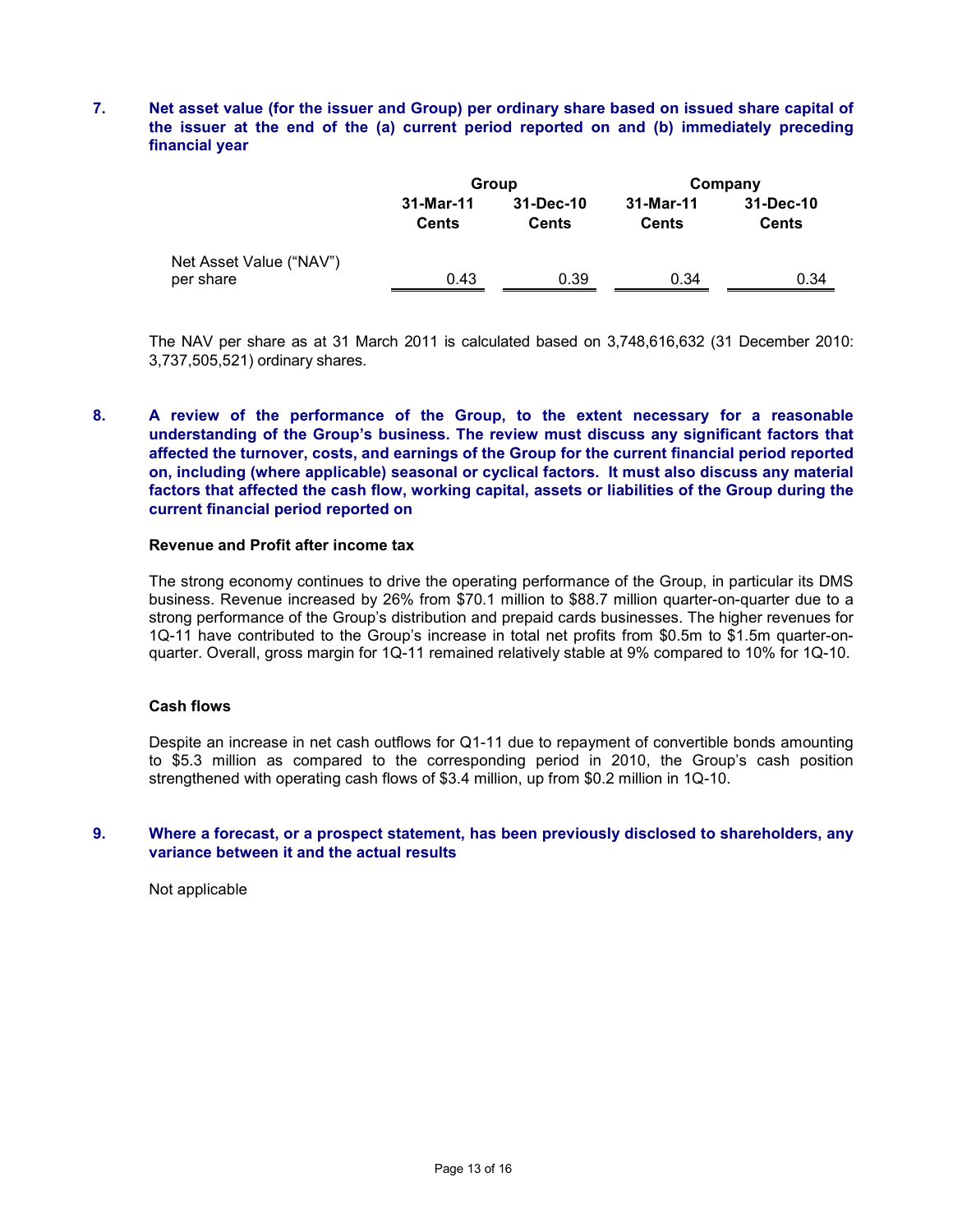### **10. A commentary at the date of the announcement of the competitive conditions of the industry in which the Group operates and any known factors or events that may affect the Group in the next reporting period and the next 12 months**

On 31 March 2011, in view of its improved financial performance and condition, the Group has fully redeemed the outstanding convertible bonds. The Group will continue paying the outstanding bank overdrafts by \$170,000 per month.

On 5 April 2011, the Company announced its intention to buy over the Chief Executive Officer's stake in its principal subsidiary, Distribution Management Solutions Pte Ltd ("DMS"); upon approval of this acquisition by the relevant statutory authorities and shareholders, this will increase the Company's present shareholding in DMS from 76.37% to 84.06%. Going forward, the Company intends to acquire the remaining shares in DMS to benefit from the strong performance of the DMS business with its promising future prospects.

The Group expects the DMS business to continue to grow, and the Group will be exploring further opportunities in distribution and retail of mobile related products to tap into the emerging trend of the convergence of IT and mobile devices.

# **11. Dividend**

# *(a) Current Financial Period Reported On*

Any dividend declared for the current financial period reported on?

None

# *(b) Corresponding Period of the Immediately Preceding Financial Year*

 Any dividend declared for the corresponding period of the immediately preceding financial year?

None

### *(c) Date payable*

Not applicable

### *(d) Books closure date*

Not applicable

### **12. If no dividend has been declared/recommended, a statement to that effect**

No dividend has been declared or recommended for the period.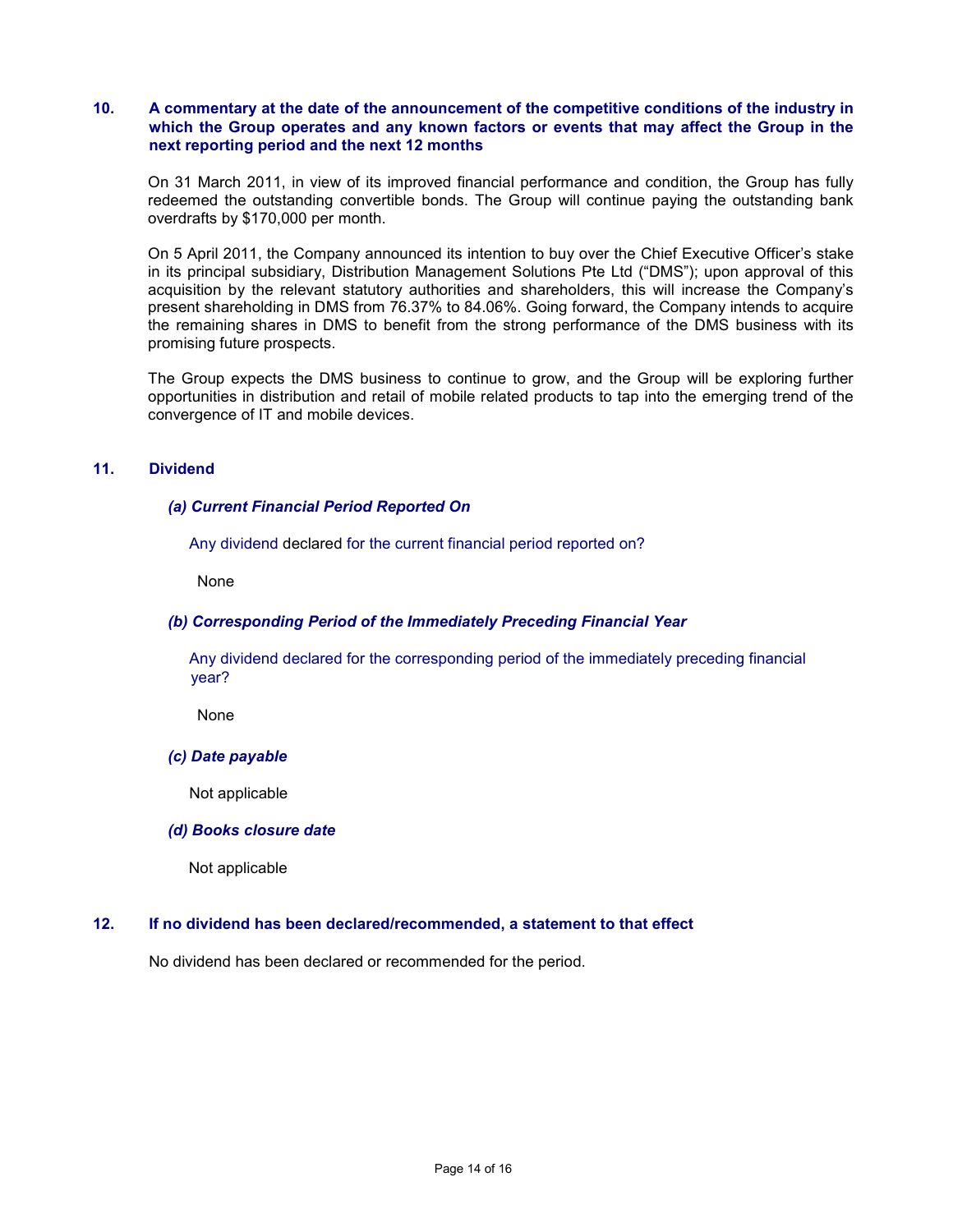# **13. Interested Person Transactions**

| Name of interested person                         | Aggregate value of all<br>interested person            | Aggregate value of all<br>interested person   |
|---------------------------------------------------|--------------------------------------------------------|-----------------------------------------------|
|                                                   | transactions during the<br>financial year under review | transactions conducted<br>under shareholders' |
|                                                   | (excluding transactions less                           | mandate pursuant to                           |
|                                                   | than \$100,000 and<br>transactions conducted           | Rule 920 of the SGX<br><b>Listing Manual</b>  |
|                                                   | under shareholders'                                    | excluding transactions                        |
|                                                   | mandate pursuant to Rule<br>920 of the SGX Listing     | less than \$100,000)                          |
|                                                   | Manual)                                                |                                               |
|                                                   | \$'000                                                 | \$'000                                        |
| Pacific Organisation Pte Ltd<br>- rental expenses | 111                                                    | Nil                                           |

# **BY ORDER OF THE BOARD**

**Philip Eng Heng Nee Chairman** 

**10 May 2011**